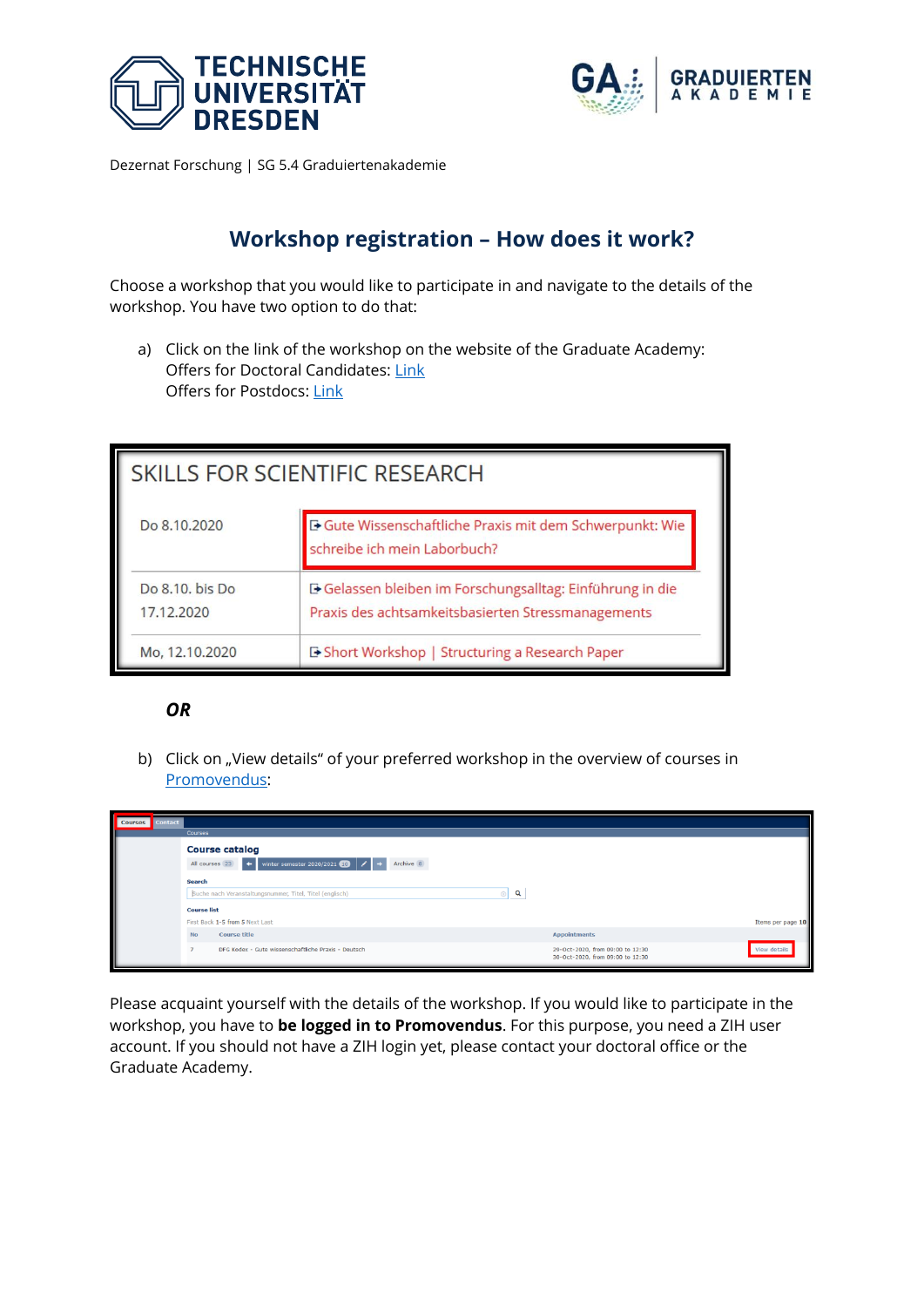



| <b>Courses</b> | <b>Contact</b>                                                                                    |                                                                             |  |
|----------------|---------------------------------------------------------------------------------------------------|-----------------------------------------------------------------------------|--|
|                | Courses /                                                                                         | Writing Papers and Theses in the Life and Natural Sciences /<br>Description |  |
|                | <b>Course</b><br>Writing Papers and Theses in the Life and Natural Sciences, Prof. Martin K. Wild |                                                                             |  |
|                | Log in here to manage your course participation                                                   |                                                                             |  |
|                | Course data                                                                                       |                                                                             |  |
|                | Course details<br><b>Description</b>                                                              |                                                                             |  |
|                | <b>Description</b>                                                                                |                                                                             |  |
|                | Description (german)                                                                              | <b>Format:</b><br>Short Workshop                                            |  |
|                |                                                                                                   | Doctoral candidates and Postdocs<br><b>Target Audience:</b>                 |  |
|                |                                                                                                   | Language:<br>English                                                        |  |
|                |                                                                                                   | Trainer:<br>Dr. Andreas von der Dunk & Johannes Sperling                    |  |
|                |                                                                                                   | Monday, 20.04.2020   9:00 - 10:30 am<br>Date:                               |  |
|                |                                                                                                   | Location:<br>Graduate Academy, Mommsenstr. 7, seminar room 2                |  |

Once you are logged in, please use the button "Register" above the workshop details

| <b>Courses</b> | <b>Contact</b> |                                                                                                                                                                          |                                                                             |  |
|----------------|----------------|--------------------------------------------------------------------------------------------------------------------------------------------------------------------------|-----------------------------------------------------------------------------|--|
|                |                | Courses /                                                                                                                                                                | Writing Papers and Theses in the Life and Natural Sciences / Course details |  |
|                |                | <b>Course</b><br>Writing Papers and Theses in the Life and Natural Sciences, Prof. Martin K. Wild<br>Register (possible until 23/11/2020 00:00)<br><b>Bookmark event</b> |                                                                             |  |
|                |                | Course data<br><b>Course details</b><br>Description<br><b>General data</b>                                                                                               |                                                                             |  |
|                |                | Course number                                                                                                                                                            | 41                                                                          |  |
|                |                | Course title (german)                                                                                                                                                    | Writing Papers and Theses in the Life and Natural Sciences                  |  |
|                |                | Course title (english)                                                                                                                                                   | Writing Papers and Theses in the Life and Natural Sciences                  |  |
|                |                | Short caption                                                                                                                                                            |                                                                             |  |
|                |                | Language                                                                                                                                                                 | English                                                                     |  |
|                |                | Trainer                                                                                                                                                                  | Prof. Martin K. Wild                                                        |  |
|                |                | Period                                                                                                                                                                   | winter semester 2020/2021                                                   |  |
|                |                | Course type                                                                                                                                                              | Online Workshop                                                             |  |
|                |                | Course categories                                                                                                                                                        | Science Communication                                                       |  |
|                |                | Target audience                                                                                                                                                          | <b>PhD Candidates</b><br>Postdocs                                           |  |
|                |                | Publicly visible                                                                                                                                                         | 01/08/2020 to 31/03/2021                                                    |  |

The registration for a workshop can only be executed via the button "Register" which will be active until the end of the registration period. As soon as you click the button "Register" and confirm your registration, you will receive an automatic email confirmation. The email also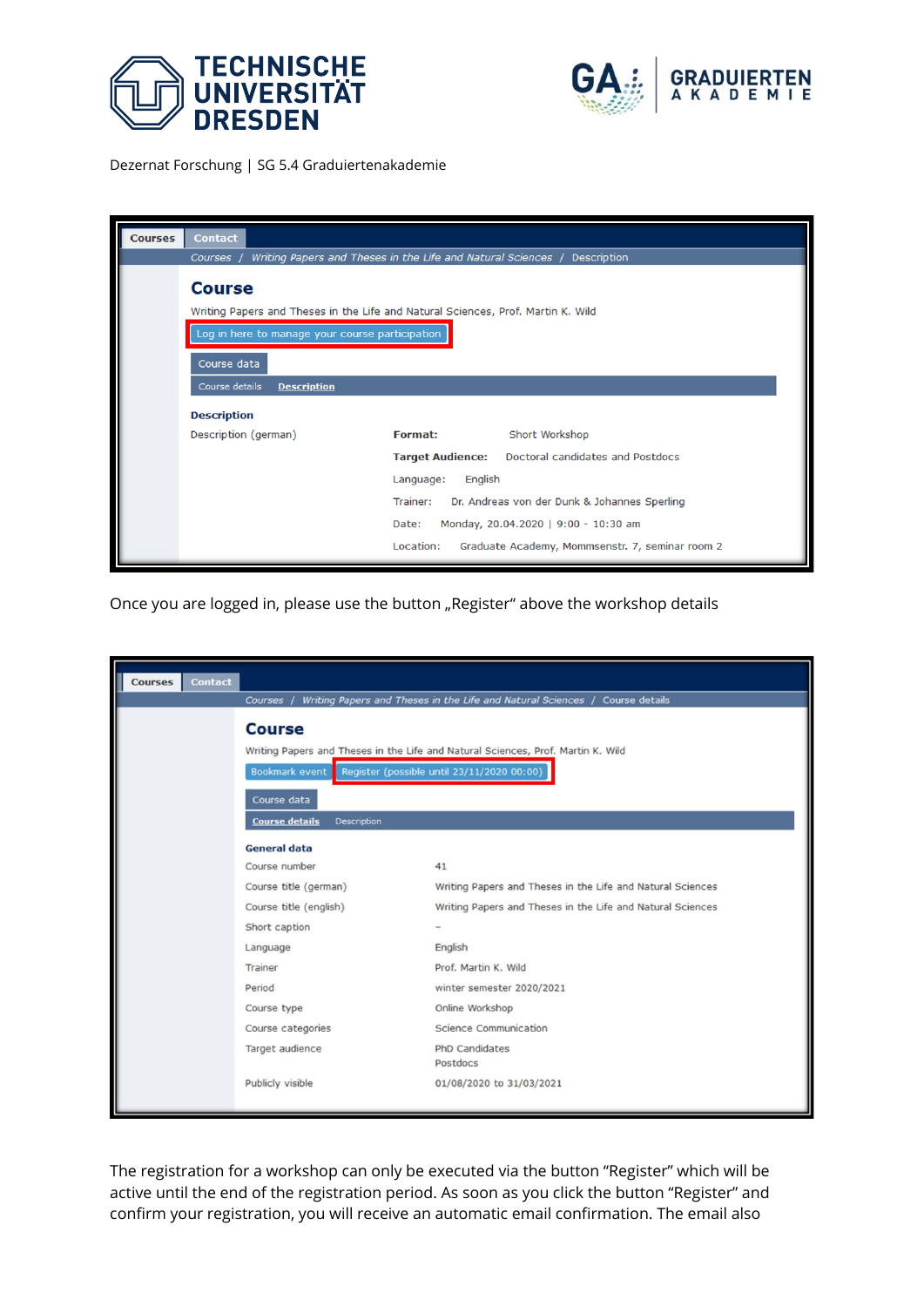



informs you whether your registration has been accepted of whether you might be on the waiting list. Please note that your registration is binding.

If your registration has been accepted, you will receive an invitation with further details approx. 4 weeks prior to the workshop.

If you are on the waiting list, you will be informed as soon as a place becomes available for you.

*Hint: You can also use the button "Bookmark event" – in this case, the workshop will be saved in the list of your courses in "My profile" in your participation record (marked by a "V" for the German word "Veranstaltung"). However, note that in this case you are not yet registered for the workshop.*

## **Overview of your registrations and course details**

You can view details about your registrations and the respective status via "My profile" in your participation record (marked by a "V" for the German word "Veranstaltung").

| <b>My Profile</b><br>Contact<br>Home<br><b>Courses</b>          |                                                                                                                                                  | Philip Doktorand / Veranstaltungsteilnehmer-Akte / My Courses               |                                                   |                             |
|-----------------------------------------------------------------|--------------------------------------------------------------------------------------------------------------------------------------------------|-----------------------------------------------------------------------------|---------------------------------------------------|-----------------------------|
| <b>Philip Doktorand</b><br> v <br>$\mathbf{P}$<br>D<br>G<br>A 1 | <b>Course participations</b><br>Summer Semester 2020 3<br>Archive 1<br>$\prime$ $\rightarrow$<br>All courses                                     |                                                                             |                                                   |                             |
| <b>My Courses</b><br>Documents                                  | <b>Filter</b><br><b>Search</b><br>Registered<br>Accepted<br>Suche nach Bezeichnung, Bezeicl®<br>$\alpha$<br><b>List of course participations</b> |                                                                             | Waiting list<br>Bookmarked<br>Rejected            |                             |
| <b>Course title</b><br>No.                                      |                                                                                                                                                  |                                                                             | Period                                            | <b>Participation status</b> |
|                                                                 | 12<br>12                                                                                                                                         | Test Manuelle Platzvergabe<br>Einführung in das wissenschaftliche Arbeiten: | winter semester 2020/2021<br>Summer Semester 2020 | Angemeldet<br>Akzeptiert    |
|                                                                 | 12                                                                                                                                               | Schreiben                                                                   | 01/07/2020 to 01/08/2020                          | Akzeptiert                  |
|                                                                 | Exposé schreiben<br>12<br>01/09/2020 to 04/09/2020                                                                                               |                                                                             | Akzeptiert                                        |                             |

You also have the possibility to filter your list of courses. For this purpose, use the search option or the filters in the upper section.

To view all details for a course, such as the date and the description, please click exactly on the field "View course"!

| My Profile   Courses   Contact<br>Peop                                         |                          |                             |                            |             |
|--------------------------------------------------------------------------------|--------------------------|-----------------------------|----------------------------|-------------|
| Philip Doktorand / Veranstaltungsteilnehmer-Akte / My Courses                  |                          |                             |                            |             |
| <b>Course participations</b>                                                   |                          |                             |                            |             |
| 12/11/2021 to 12/11/2021 0<br>Archive 7<br>All courses 2<br>$\rightarrow$<br>٠ |                          |                             |                            |             |
| Waiting list Bookmarked<br>Rejected<br>Registered<br>Accepted                  |                          |                             |                            |             |
| <b>Search</b>                                                                  |                          |                             |                            |             |
| Suche nach Bezeichnung, Bezeichnung (@)<br>Q                                   |                          |                             |                            |             |
| List of course participations                                                  |                          |                             |                            |             |
| No.<br>Course title                                                            | Period                   | <b>Participation status</b> |                            |             |
| Exposé schreiben<br>27                                                         | 01/09/2020 to 04/09/2020 | Akzeptiert                  | View participation details | View course |
| Schreiben<br>21                                                                | 01/07/2020 to 01/08/2020 | Akzeptiert                  | View participation details | View course |
| Kopie von Exposé schreiben<br>28                                               | 29/07/2020 to 31/07/2020 | Akzeptiert                  | View participation details | View course |
| DFG Kodex - Gute wissenschaftliche Praxis - Deutsch                            | 01/04/2021 to 30/09/2021 | Akzeptiert                  | View participation details | View course |
|                                                                                |                          |                             |                            |             |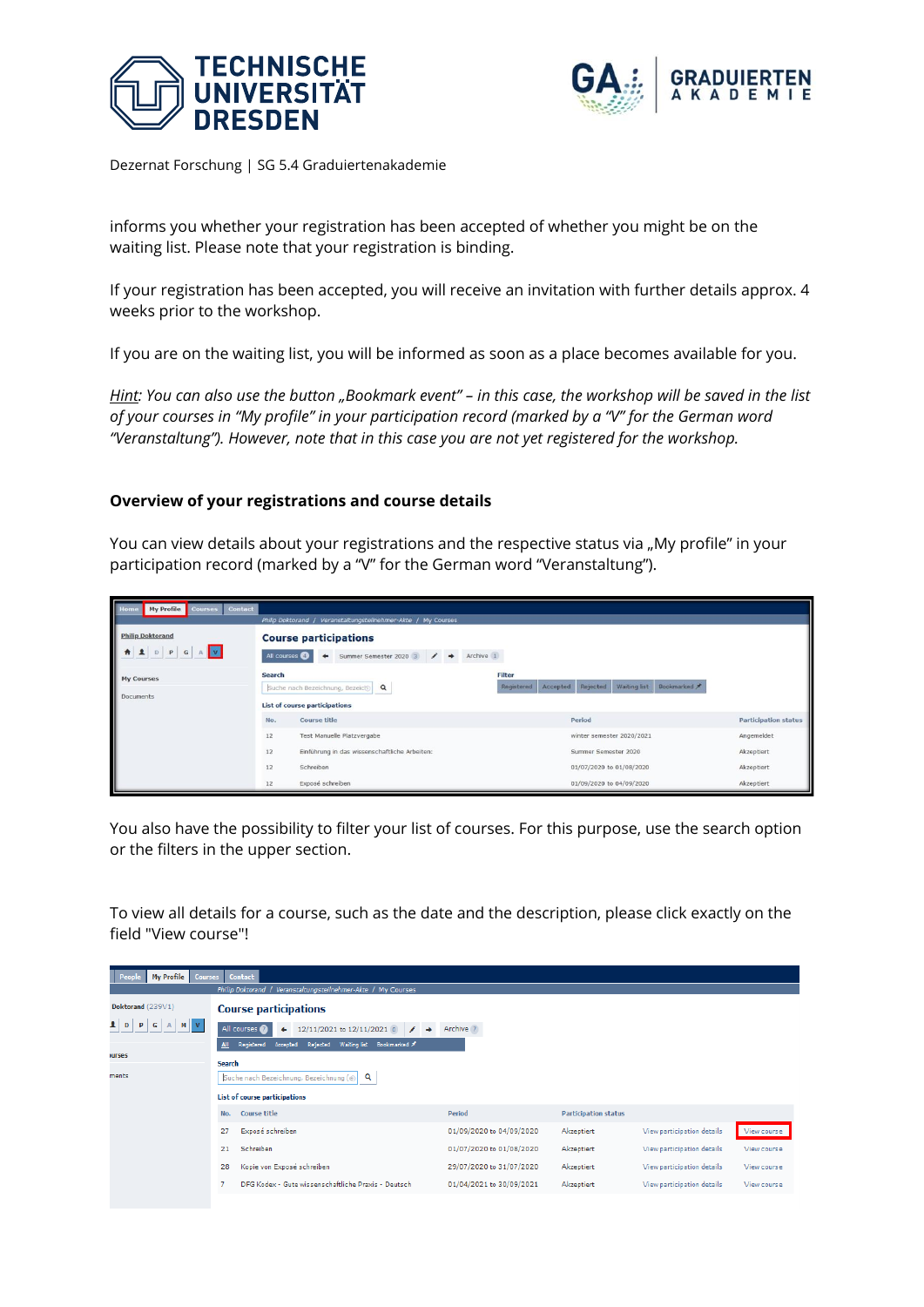



You will then find the details under the "Description" tab.

| <b>Courses</b> | <b>Contact</b>                                                                                                                                       |                                                                                                                                                                                                                                                                                                                                                                           |  |  |  |
|----------------|------------------------------------------------------------------------------------------------------------------------------------------------------|---------------------------------------------------------------------------------------------------------------------------------------------------------------------------------------------------------------------------------------------------------------------------------------------------------------------------------------------------------------------------|--|--|--|
|                | Open Access - mehr als eine Fördervorgabe?<br><b>Description</b><br><b>Courses</b>                                                                   |                                                                                                                                                                                                                                                                                                                                                                           |  |  |  |
|                | <b>Course</b><br>Open Access - mehr als eine Fördervorgabe?, Michael Wohlgemuth, Capice Thomas, Eloisa Deola Borges<br>View my participation details |                                                                                                                                                                                                                                                                                                                                                                           |  |  |  |
|                | Course data<br>Course details<br><b>Description</b><br>Appointments                                                                                  |                                                                                                                                                                                                                                                                                                                                                                           |  |  |  |
|                | <b>Description</b>                                                                                                                                   |                                                                                                                                                                                                                                                                                                                                                                           |  |  |  |
|                | Description (german)                                                                                                                                 | Datum:                                                                                                                                                                                                                                                                                                                                                                    |  |  |  |
|                |                                                                                                                                                      | Dienstag, 19.03.2020   10:00-11:30 Uhr                                                                                                                                                                                                                                                                                                                                    |  |  |  |
|                |                                                                                                                                                      | Ort:                                                                                                                                                                                                                                                                                                                                                                      |  |  |  |
|                | Graduiertenakademie, Mommsenstr. 7, Seminarraum 02                                                                                                   |                                                                                                                                                                                                                                                                                                                                                                           |  |  |  |
|                | <b>Beschreibung:</b>                                                                                                                                 |                                                                                                                                                                                                                                                                                                                                                                           |  |  |  |
|                |                                                                                                                                                      | Das Thema Open Access erfährt über die Forschungsförderung eine wachsende Bedeutung gerade auch für<br>Doktorant/-innen. Zwei Referent/-innen des Open-Access-Service der SLUB beantworten<br>Nachwuchswissenschaftler/-innen die praktischen Fragen und Fördermöglichkeiten rund um das Thema Open-<br>Access-Publizieren. Konkret aufgegriffen werden folgende Aspekte: |  |  |  |

## **De-registration from a course**

You can de-register from a course (or its waiting list) until the deadline for the de-registration is over. To do so, go to your V-file via the tab "My profile". Then click on "View course" to see the course details.

*Hint: You have to click exactly on the writing "View course", otherwise you will get to the "Participation status".*